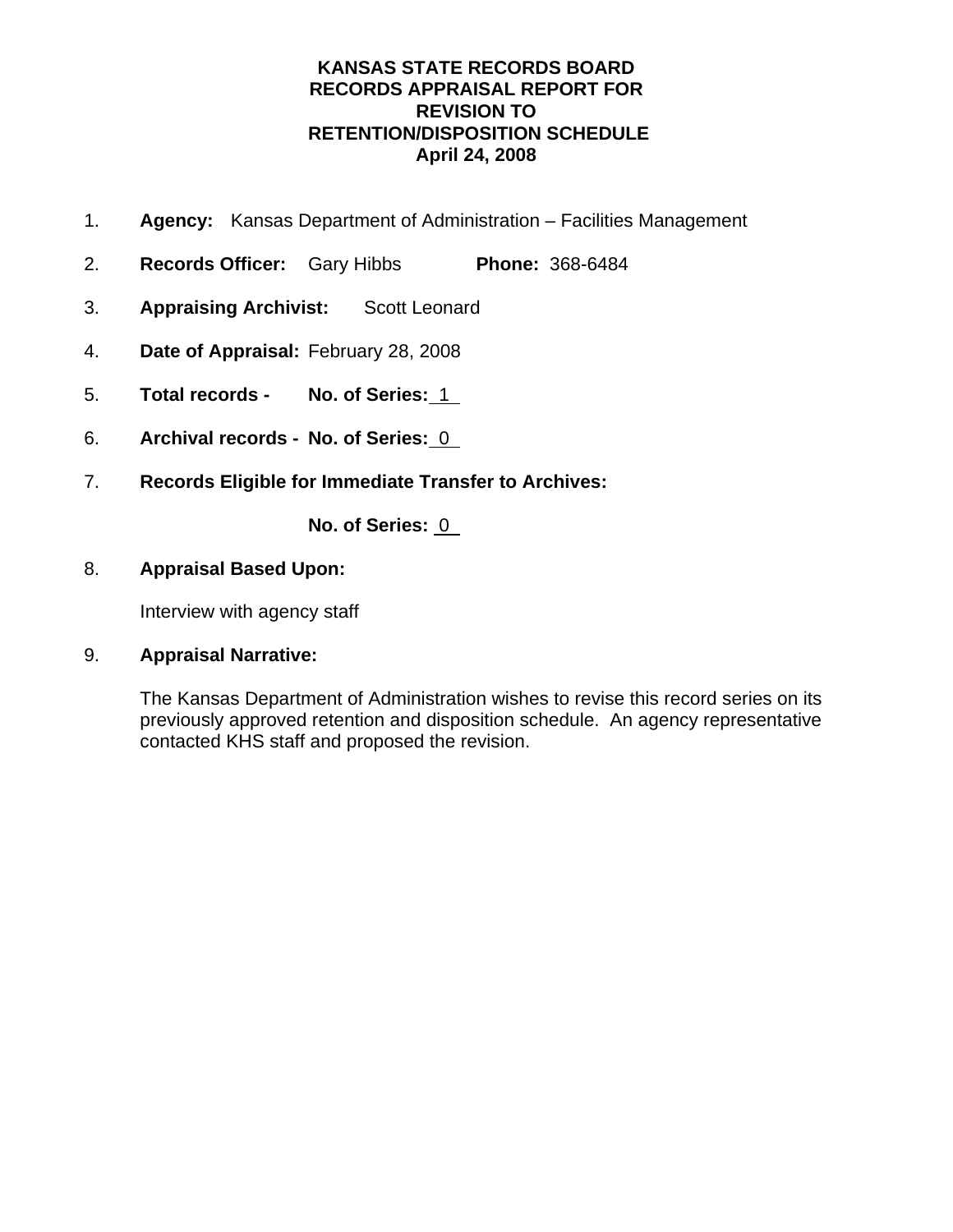# **173-006 Department of Administration Facilities Management Building and Grounds Services**

#### **Supervisor's Daily Reports** (Series 0782-173)

Completed, pre-printed forms, kept by the supervisors, which document the daily activities of each employee, including the building or facility where the employee worked during a defined timeframe. Electronic spreadsheets to track employee time and location of work.

**Entry Status:** Ready for SRB

**Retention Period:** See Comments

**Disposition:** See Comments

**Restrictions:** KSA 45-221(a)(4)

**Comments:** Retain paper forms until entered into the electronic spreadsheet and the entry is checked, then destroy; retain the electronic spreadsheets for 3 fiscal years, then destroy.

**Record Copy:** Paper, Electronic

#### **Electronic Recordkeeping Plan NOT Endorsed**

**Remarks:** Revised entry. Change in record format.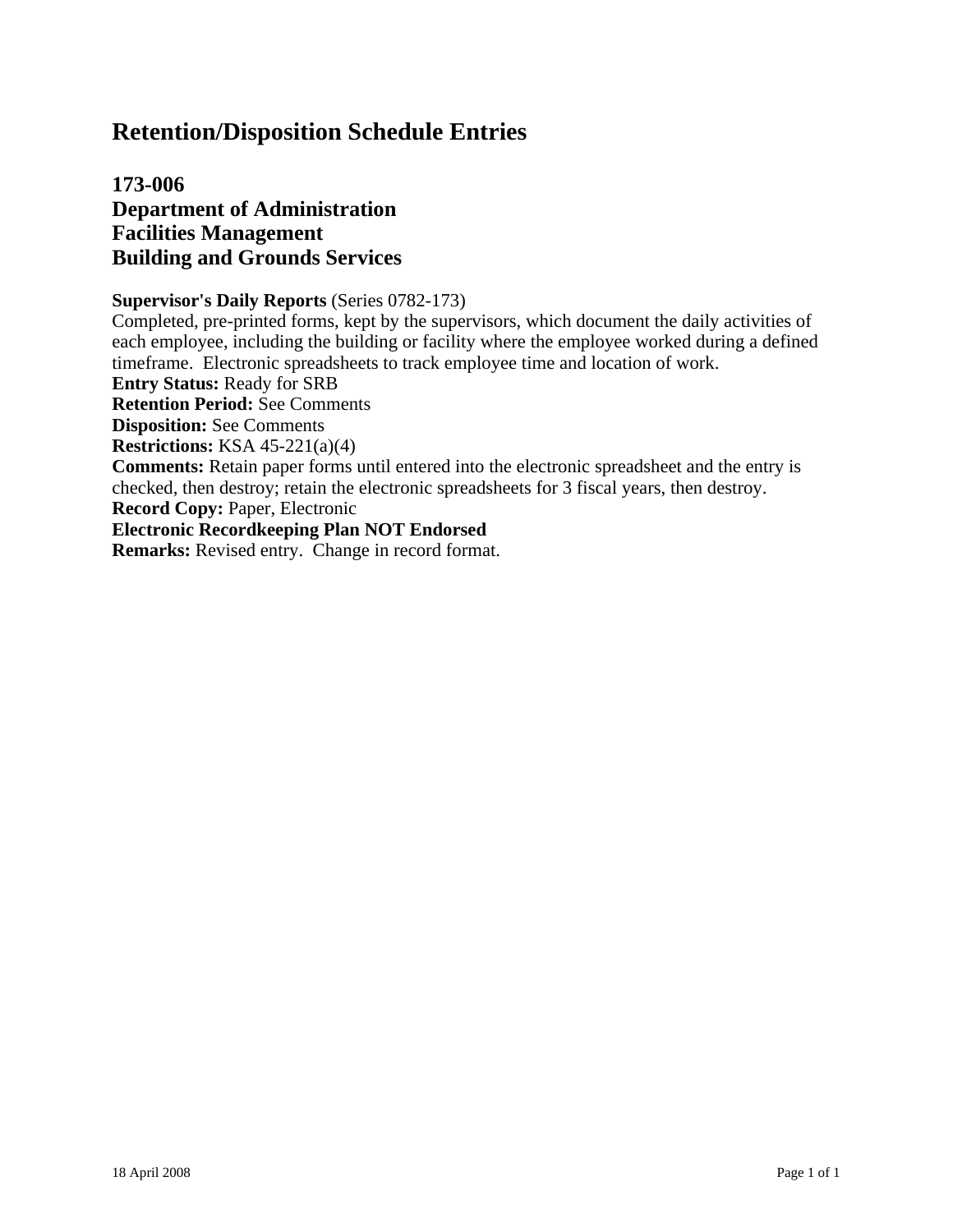- 1. **Agency:** Kansas Insurance Department Life Division
- 2. **Records Officer:** Sabrina Wells **Phone:** 291-3800
- 3. **Appraising Archivist:** Scott Leonard
- 4. **Date of Appraisal:** April 18, 2008
- 5. **Total records No. of Series:** 1
- 6. **Archival records No. of Series:** 0
- 7. **Records Eligible for Immediate Transfer to Archives:**

**No. of Series:** 0

## 8. **Appraisal Based Upon:**

Interview with agency staff

## 9. **Appraisal Narrative:**

The Kansas Insurance Department wishes to revise this record series on its previously approved retention and disposition schedule. The agency records officer contacted KHS staff and proposed the revision. The series had previously been microfilmed but the agency is no longer filming.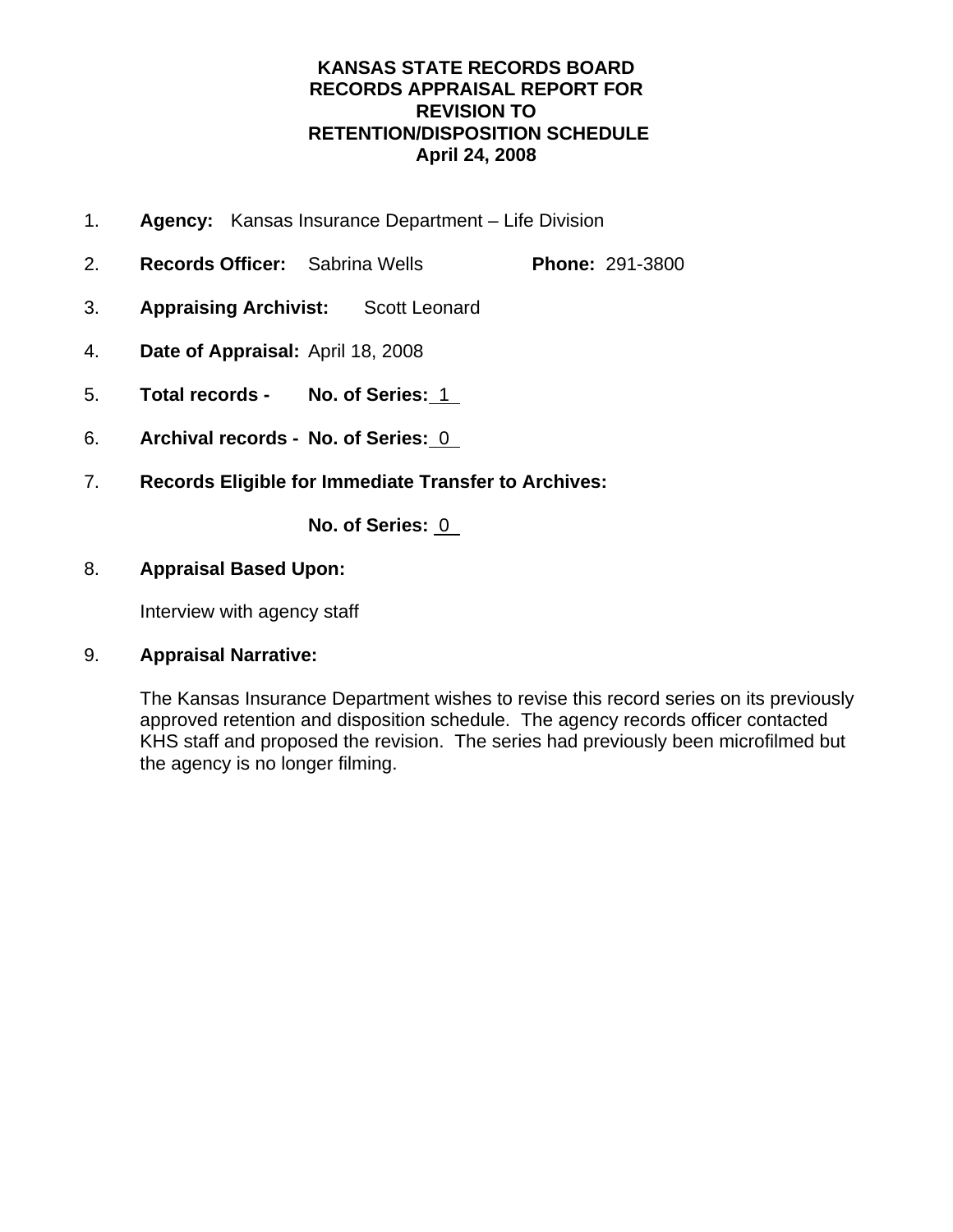**331-009 Insurance Department Life Division**

**Policy Forms, Credit Insurance Rates, Rules - Life, Accident, Health** (Series 0064-331) Specimen insurance policies and papers submitted by domiciled insurance companies as required by the Department of Insurance. **Entry Status:** Ready for SRB **Retention Period:** See Comments **Disposition:** Destroy **Restrictions:** None **Comments:** Retain until no longer useful, then destroy. **Record Copy:** Paper **Remarks:** Revised entry; agency no longer microfilming.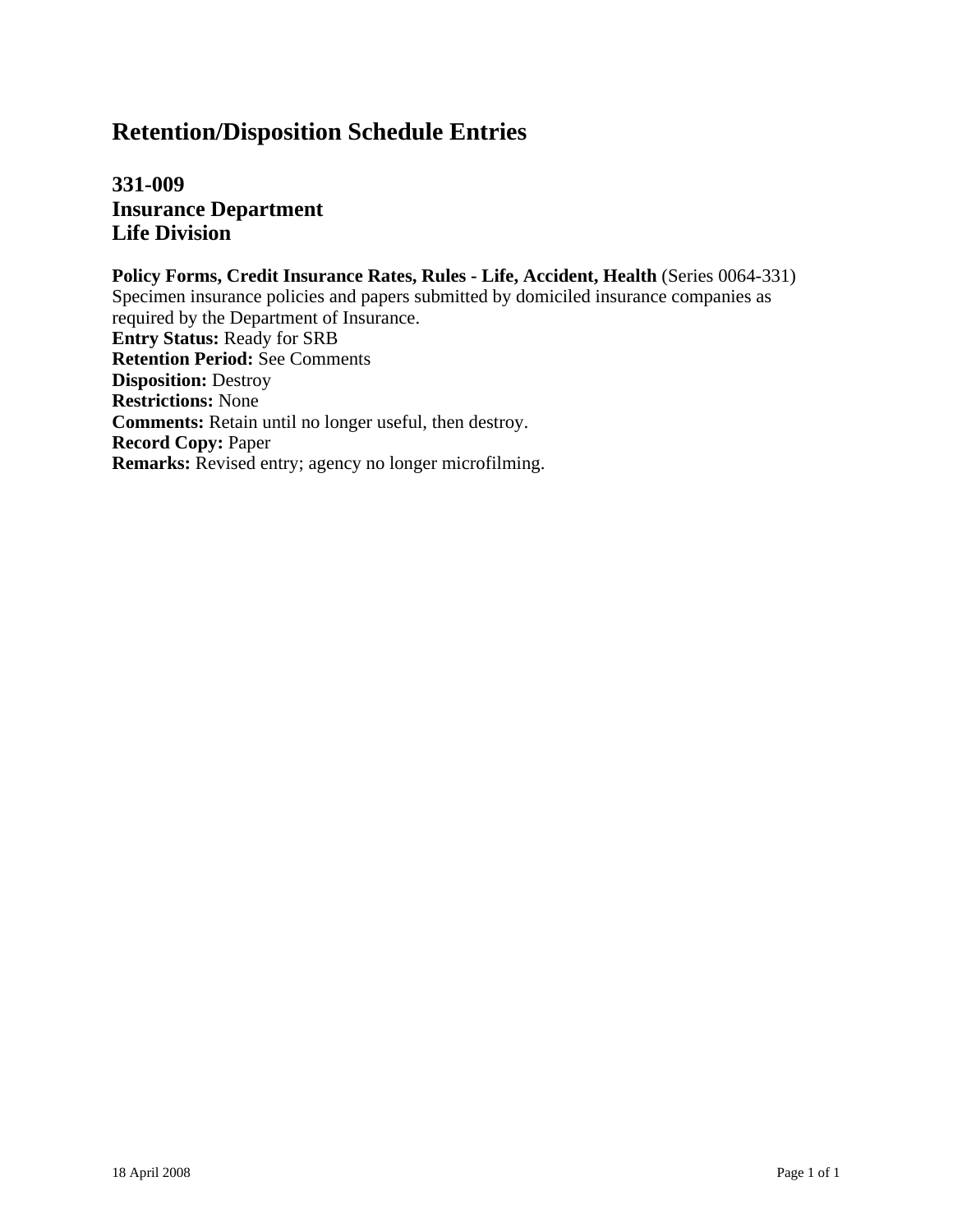- 1. **Agency:** Kansas Department of Transportation
	- 1.1 Office of Management and Budget
	- 1.2 Bureau of Transportation Planning
- 2. **Records Officer:** Jesse Romo **Phone:** 291-3711
- 3. **Appraising Archivist:** Cynthia Laframboise, Matt Veatch, Scott Leonard
- 4. **Date of Appraisal:** May 1, 2007; Nov. 11, 2007
- 5. **Total records No. of Series:** 3
- 6. **Archival records No. of Series:** 1
- 7. **Records Eligible for Immediate Transfer to Archives:**

**No. of Series:** 0

8. **Appraisal Based Upon:**

Interview and meetings with agency staff

9. **Appraisal Narrative:** 

The Kansas Department of Transportation wishes to add these entries to its previously approved retention and disposition schedule. The series have never been scheduled. The archival series documents KDOT's interactions with the Kansas Legislature. One series has an endorsed Electronic Recordkeeping Plan associated with it.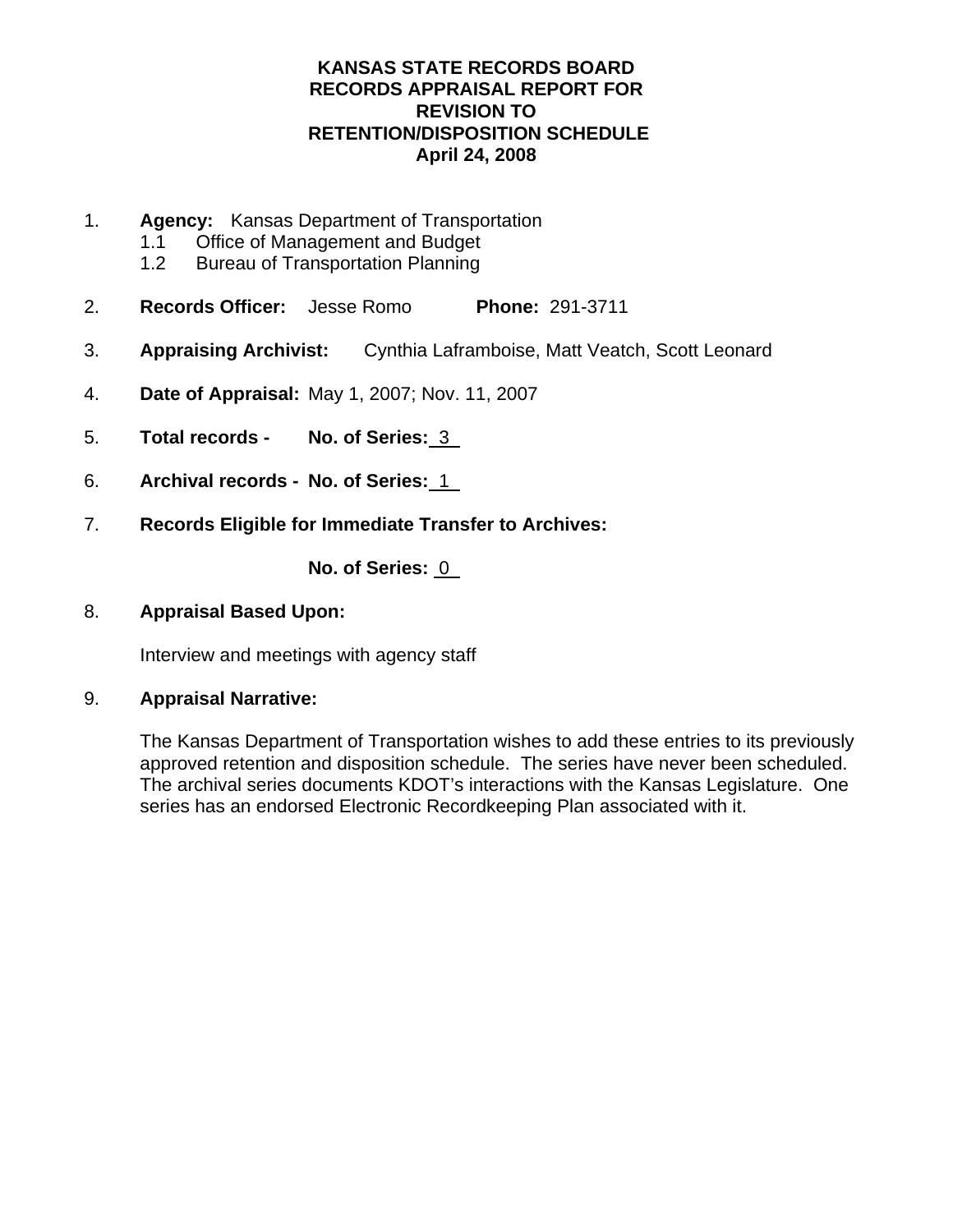# **276-011 Kansas Department of Transportation Office of Management and Budget**

**Legislators Files** (Series Unknown) Paper and electronic testimony, fiscal notes, bills, tracking requests from legislators to KDOT or notifying legislators of actions taken by the agency. **Entry Status:** Ready for SRB **Retention Period:** 004 cldr yrs **Disposition:** See Comments **Restrictions:** None **Comments:** Retain paper copies in office 4 calendar years, then transfer paper copies to the archives for purging. Retain electronic copies until no longer useful, then destroy. **Record Copy:** Paper **Remarks:** Revised General Schedule entry.

#### **Road Rally Surveys** (Series Unknown)

Reports prepared by consultants of road trips taken by non-KDOT employees along specified routes to designated districts to gather their perceptions, likes, dislikes, etc. **Entry Status:** Ready for SRB **Retention Period:** Retain until no longer useful, then destroy. **Disposition:** Destroy **Restrictions:** None **Record Copy:** Paper **Remarks:** new entry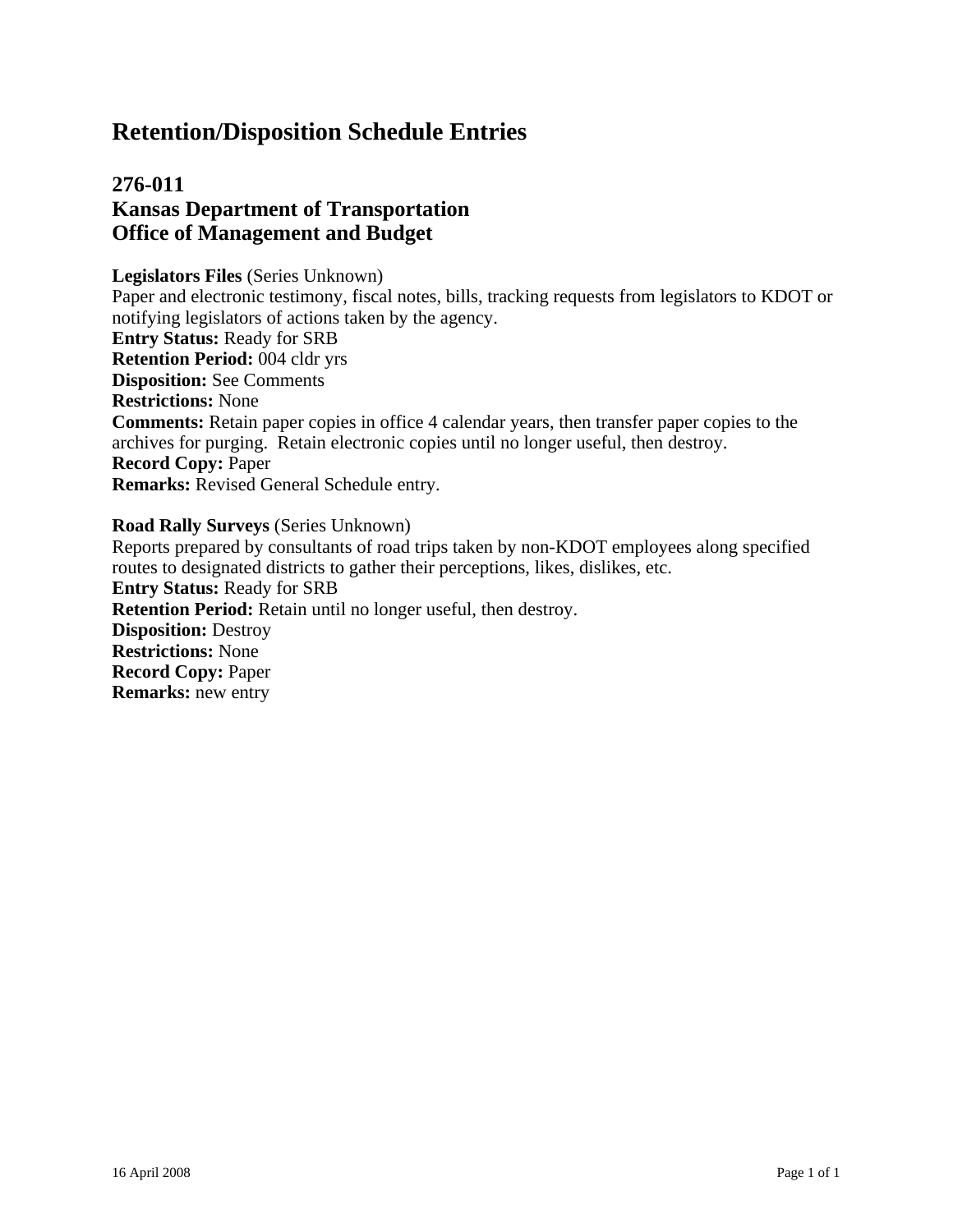# **276-012 Kansas Department of Transportation Bureau of Transportation Planning Bureau of Transportation Planning Traffic and Field Operations Unit**

### **Traffic Data Collection System** (Series Unknown)

Software system that processes, analyzes, and reports on all traffic data. It is a comprehensive system performing traffic data polling management, site management, quality control, summarization, faster calculation, average annual daily traffic estimation, reporting, and database management. It analyzes a wide range of traffic data types including traffic volume, vehicle classification, speed, weight, and lane occupancy.

**Entry Status:** Ready for SRB **Retention Period:** Permanent **Restrictions:** 23 USC 409 **Record Copy:** Electronic **Electronic Recordkeeping Plan Endorsed Remarks:** new entry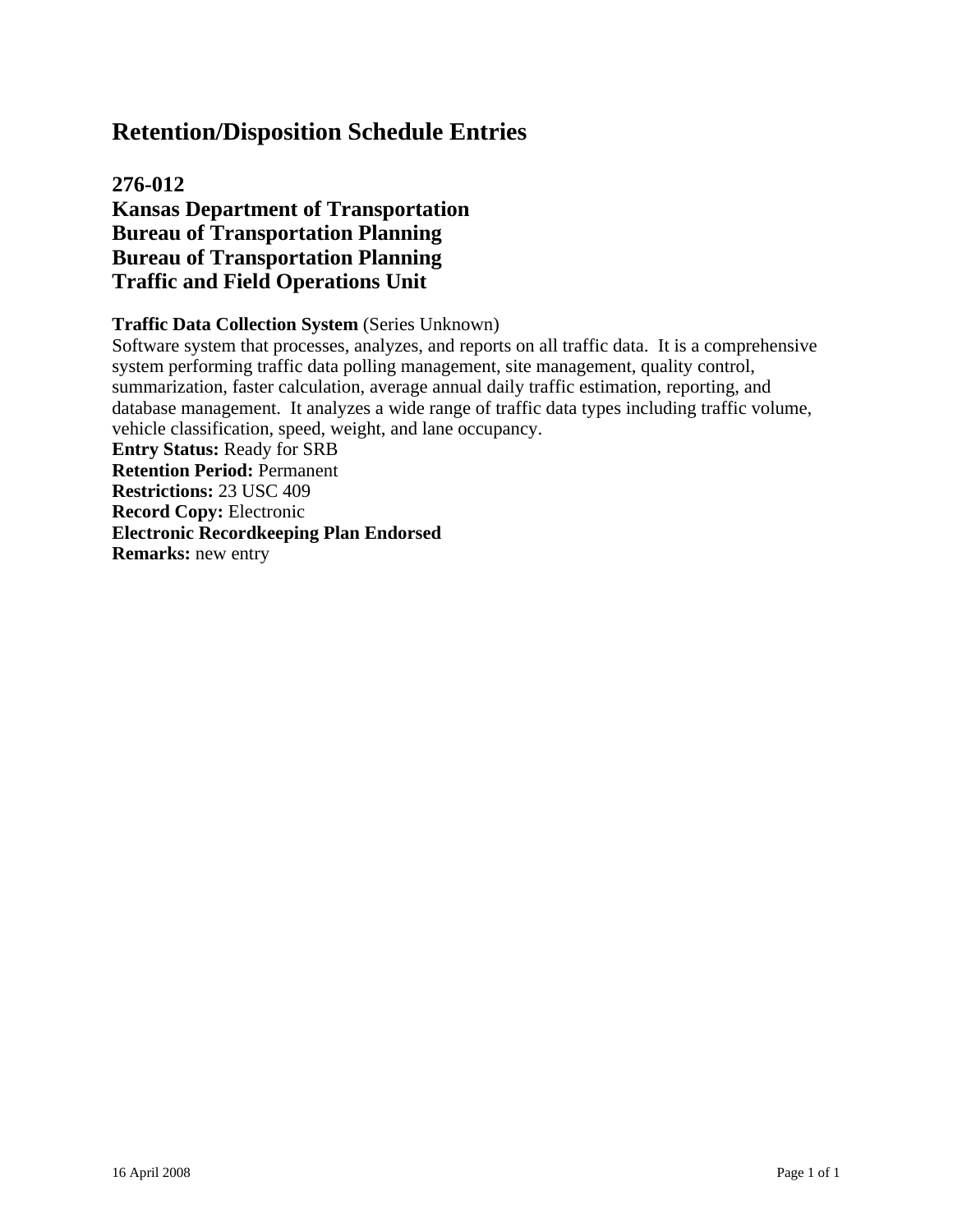- 1. **Agency:** Kansas Secretary of State's Office
	- 1.1 Administration Division
	- 1.2 Division of Business Services
	- 1.3 Division of Elections and Legislative Matters
- 2. **Records Officer:** Christy Myers **Phone:** 296-2034
- 3. **Appraising Archivist:** Scott Leonard
- 4. **Date of Appraisal:** April 17, 2008
- 5. **Total records No. of Series:** 7
- 6. **Archival records No. of Series:** 1
- 7. **Records Eligible for Immediate Transfer to Archives:**

No. of Series: 0

8. **Appraisal Based Upon:**

Interview with agency staff

9. **Appraisal Narrative:** 

The Kansas Secretary of State's Office wishes to revise and add these record series to its previously approved retention and disposition schedule. The agency records officer contacted KHS staff and proposed the revision. The archival series documents the activities of the Kansas Legislature.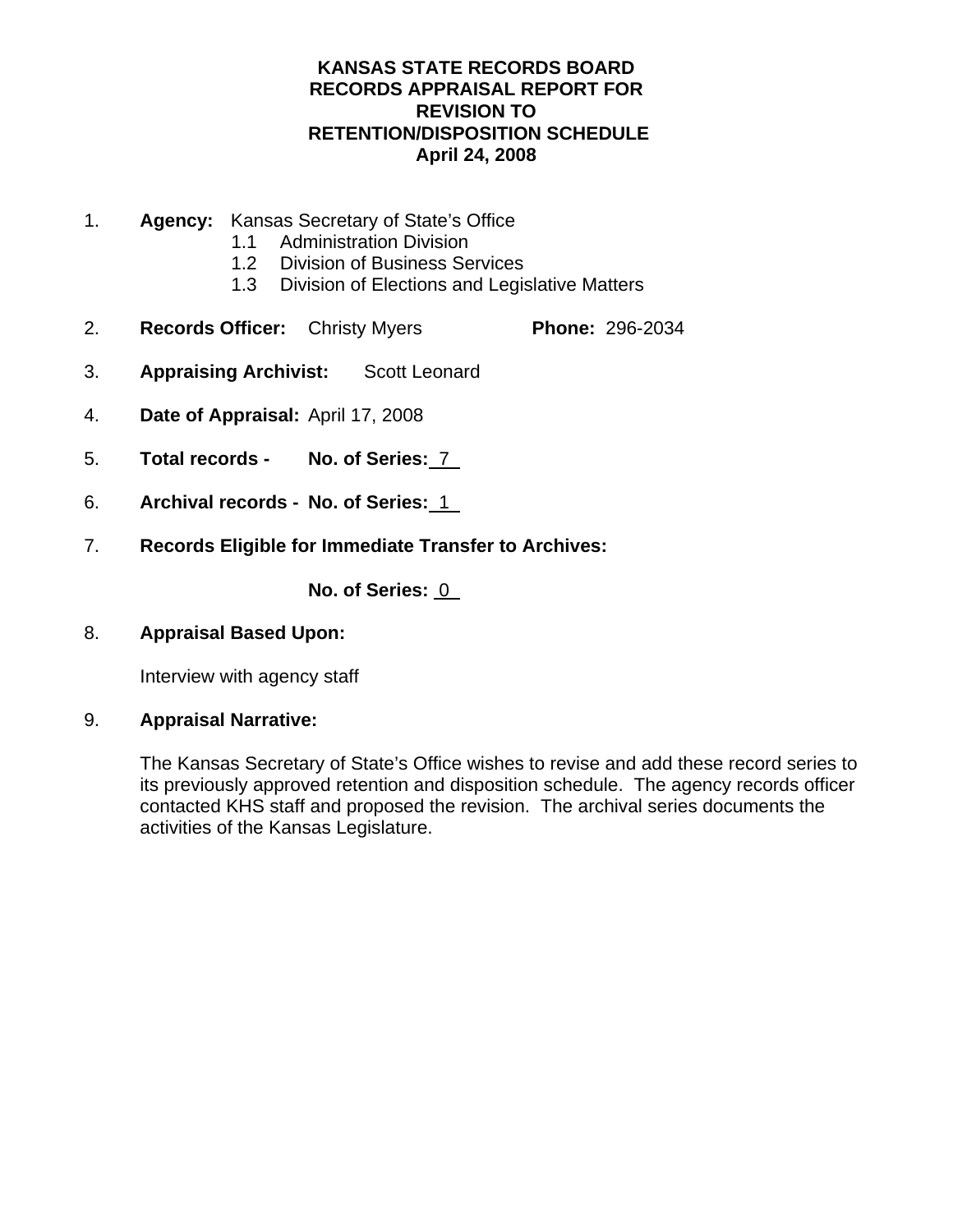# **622-001 Secretary of State Administration**

#### **Accounting and Prepaid Account Transactions** (Series 0007-622)

Variety of documents relating to the agency accounts. **Entry Status:** Ready for SRB **Retention Period:** 007 fisc yrs **Disposition:** Destroy **Restrictions:** None **Comments:** Record copy is maintained electronically. Retain electronic copy for 7 years in accordance with recordkeeping plan, then destroy. Retain hard copy source documents for digital images until quality control completed, then destroy. **Record Copy:** Electronic **Electronic Recordkeeping Plan NOT Endorsed Remarks:** Revised entry: change in series title and description (removed reference to payroll).

#### **Business Agent Registrations** (Series Unknown)

Registration documents submitted by a designated agent presenting a labor union in contract negotiations and collective bargaining agreements as required by KSA 44-804. **Entry Status:** Ready for SRB **Retention Period:** See Comments **Disposition:** Destroy **Restrictions:** None **Comments:** Retain 2 years from filing date, and then destroy. **Record Copy:** Paper **Remarks:** New Entry.

#### **Certificates of Manual Signatures** (Series 0125-622)

Certificates of manual signatures allowing county officials to use a signature stamp and required to be filed by state officials. **Entry Status:** Ready for SRB **Retention Period:** See Comments **Disposition:** Destroy **Restrictions:** None **Comments:** Retain form for 1 year, then destroy. **Record Copy:** Paper **Remarks:** Revised entry; shorten retention from 4 years to 1 year.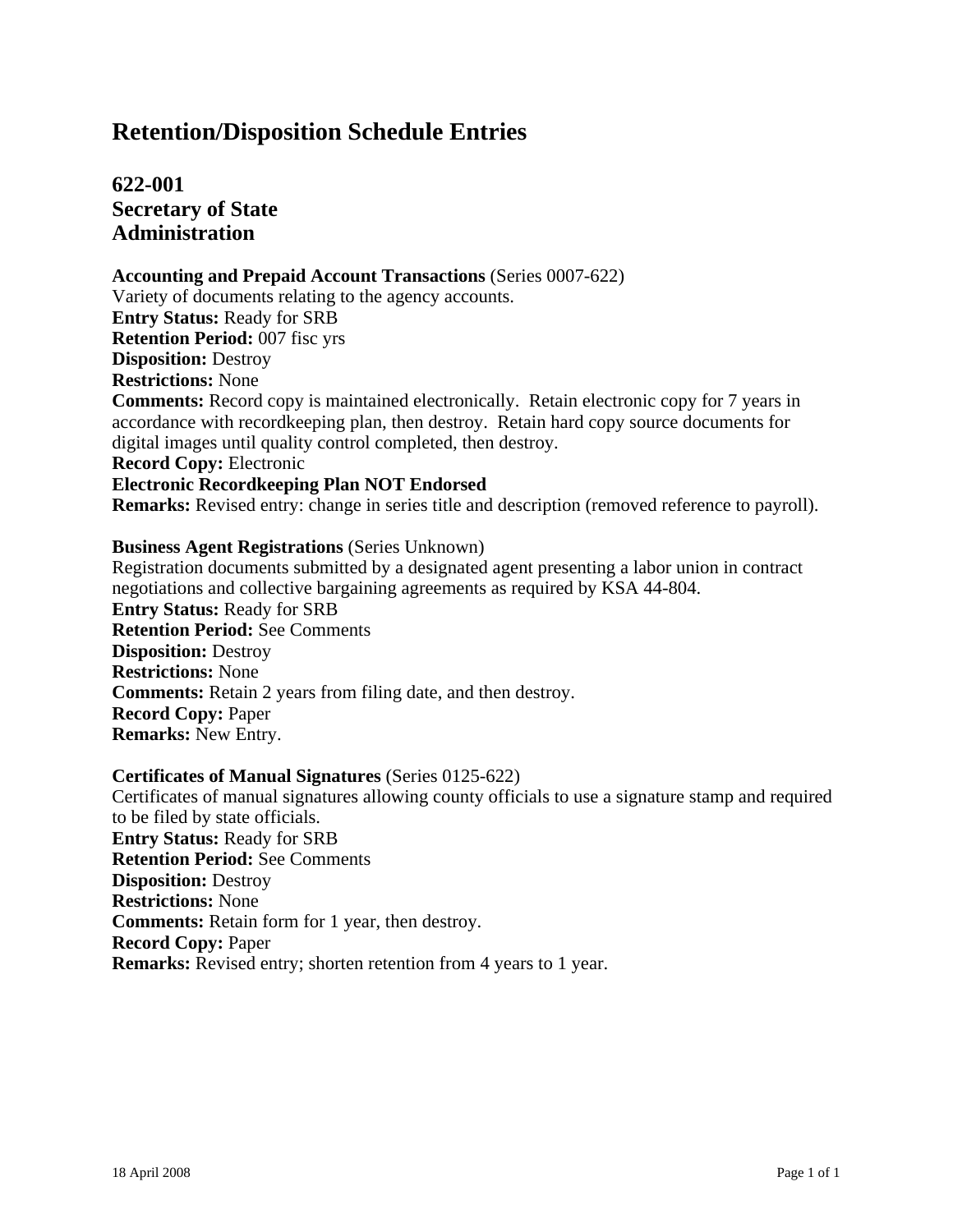# **622-003 Secretary of State Elections and Legislative Matters**

#### **Certified Party Affiliation Lists** (Series Unknown)

Lists of party affiliation of registered voters in each precinct of each county submitted by county election officers. This record series is the result of county election offices filing Political Party Affiliation records (local series 0017-105) with the Secretary of State's Office. **Entry Status:** Ready for SRB **Retention Period:** See Comments **Disposition:** Destroy **Restrictions:** None **Comments:** Retain until no longer useful, then destroy. **Record Copy:** Unknown **Remarks:** New entry.

#### **Legislative Documents** (Series 0030-622)

Enrolled bills, resolutions, communications, annual reports and other documents relating to legislative proceedings that are required to be kept by the Secretary of State's Office for the State Legislature. **Entry Status:** Ready for SRB **Retention Period:** See Comments **Disposition:** Archives **Restrictions:** None **Comments:** Retain 1 legislative session, then transfer to the archives. a.k.a. "Legislative Bills and Resolutions". **Record Copy:** Unknown **Remarks:** Revised description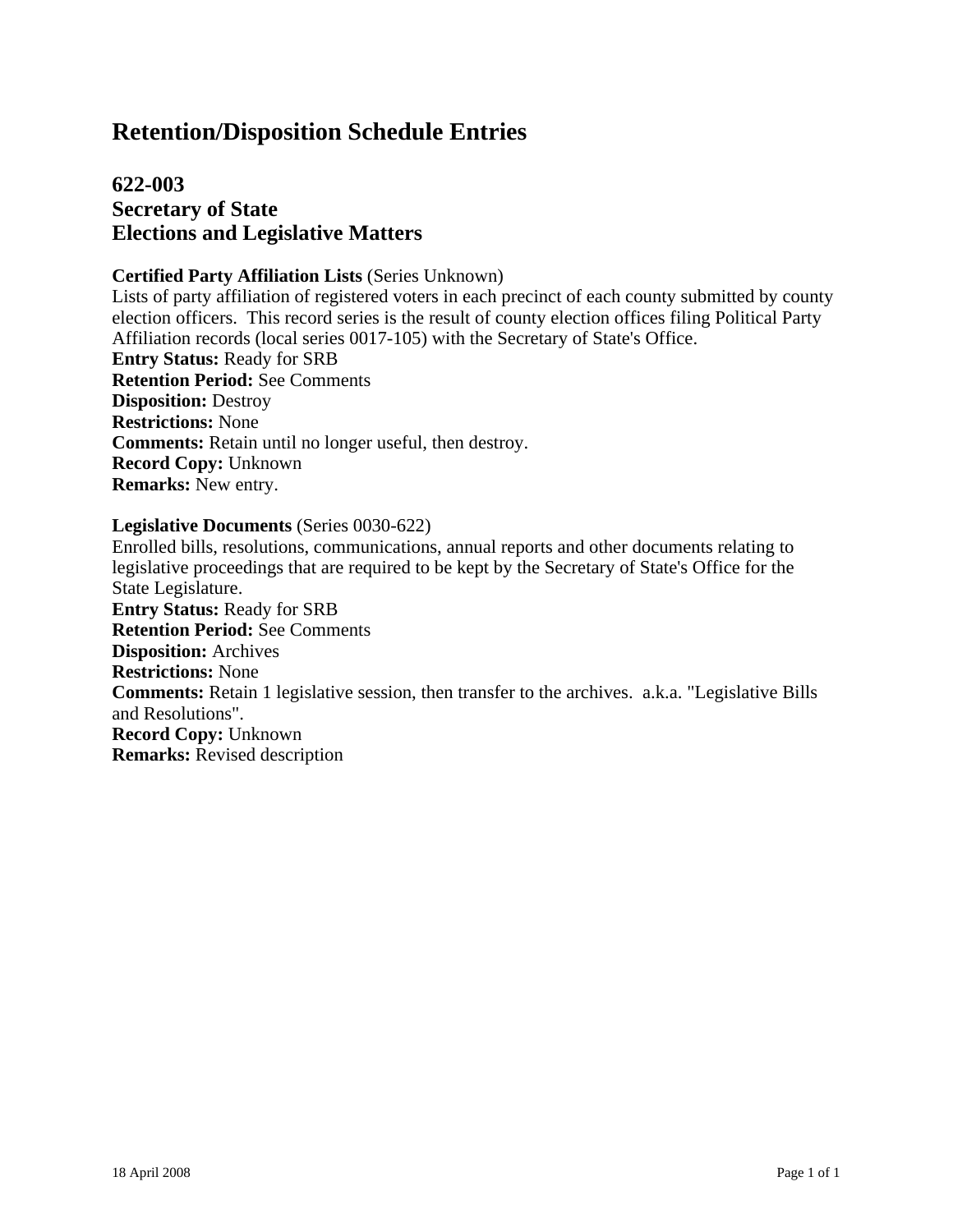**622-006 Secretary of State Business Services**

#### **Accounting Records** (Series 0008-622)

Variety of accounting records maintained by the agency regarding UCC filing registrations or requesting UCC searches. **Entry Status:** Ready for SRB **Retention Period:** 60 Days **Disposition:** Destroy **Restrictions:** None **Record Copy:** Unknown **Remarks:** Revised retention period.

#### **Business Entity Filings** (Series 0045-622)

Certificates, copies of charters, correspondence, amendments, mergers, Register Officer (RO)/Registered Agent (RA) changes, articles of incorporation, etc. filed by business entities. **Entry Status:** Ready for SRB **Retention Period:** Permanent **Disposition:** Permanent **Restrictions:** None **Comments:** Record copy is maintained electronically. Retain electronic records in accordance with record keeping plan. Retain hard copy source documents for digital images until quality control completed, then return the original filing to the customer. **Record Copy:** Electronic **Electronic Recordkeeping Plan Endorsed**

**Remarks:** Revised series description, noting return to customer.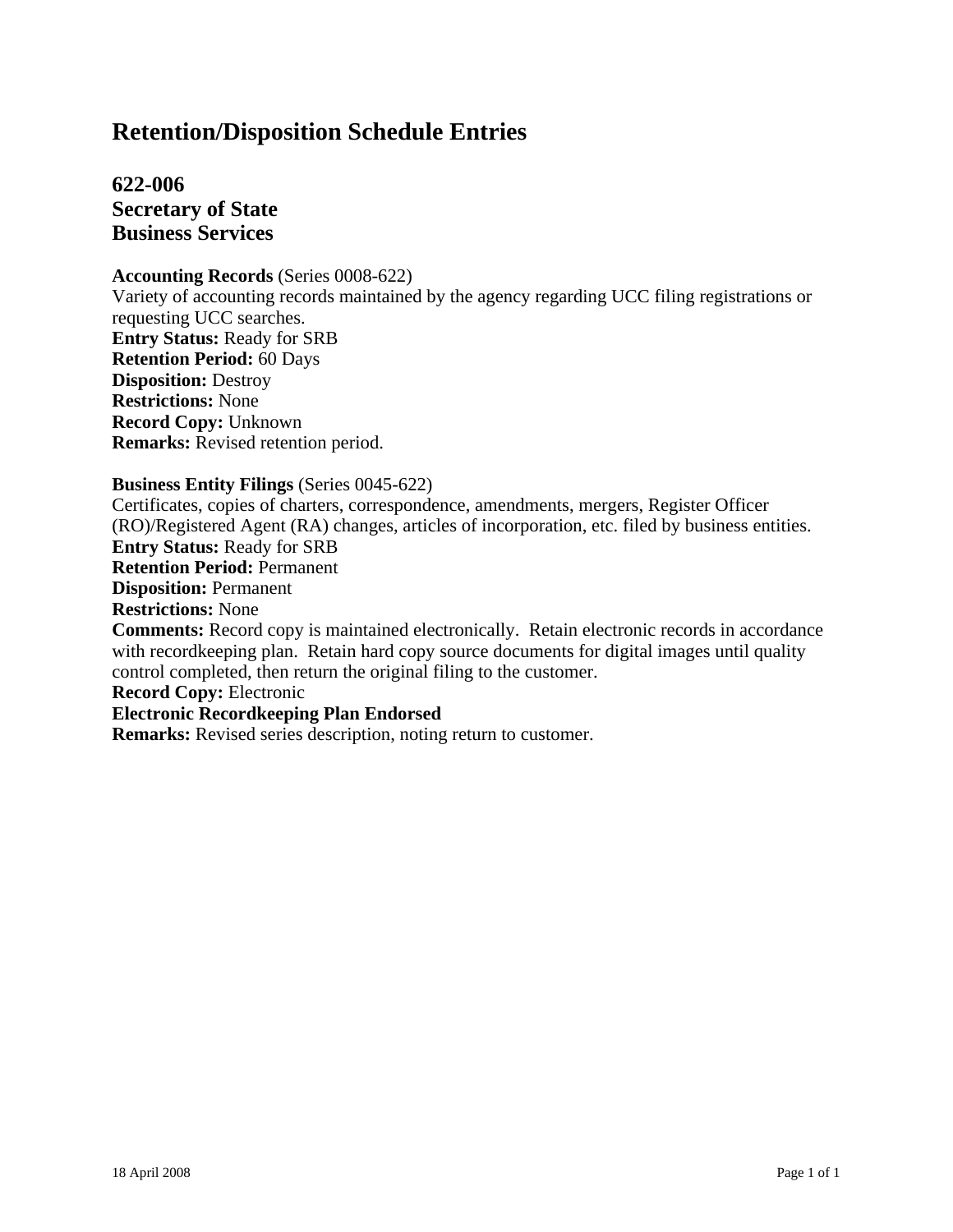- 1. **Agency:** Kansas Historical Society Library & Archives Division
- 2. **Records Officer:** Scott Leonard **Phone:** 272-8681 x288
- 3. **Appraising Archivists:** Scott Leonard, Kris Graves
- 4. **Date of Appraisal:** March 20, 2008
- 5. **Total records No. of Series:** 1
- 6. **Archival records No. of Series:** 0
- 7. **Records Eligible for Immediate Transfer to Archives:**

**No. of Series:** 0

## 8. **Appraisal Based Upon:**

Interview and meetings with agency staff

## 9. **Appraisal Narrative:**

The Kansas Historical Society wishes to add this entry to its previously approved retention and disposition schedule.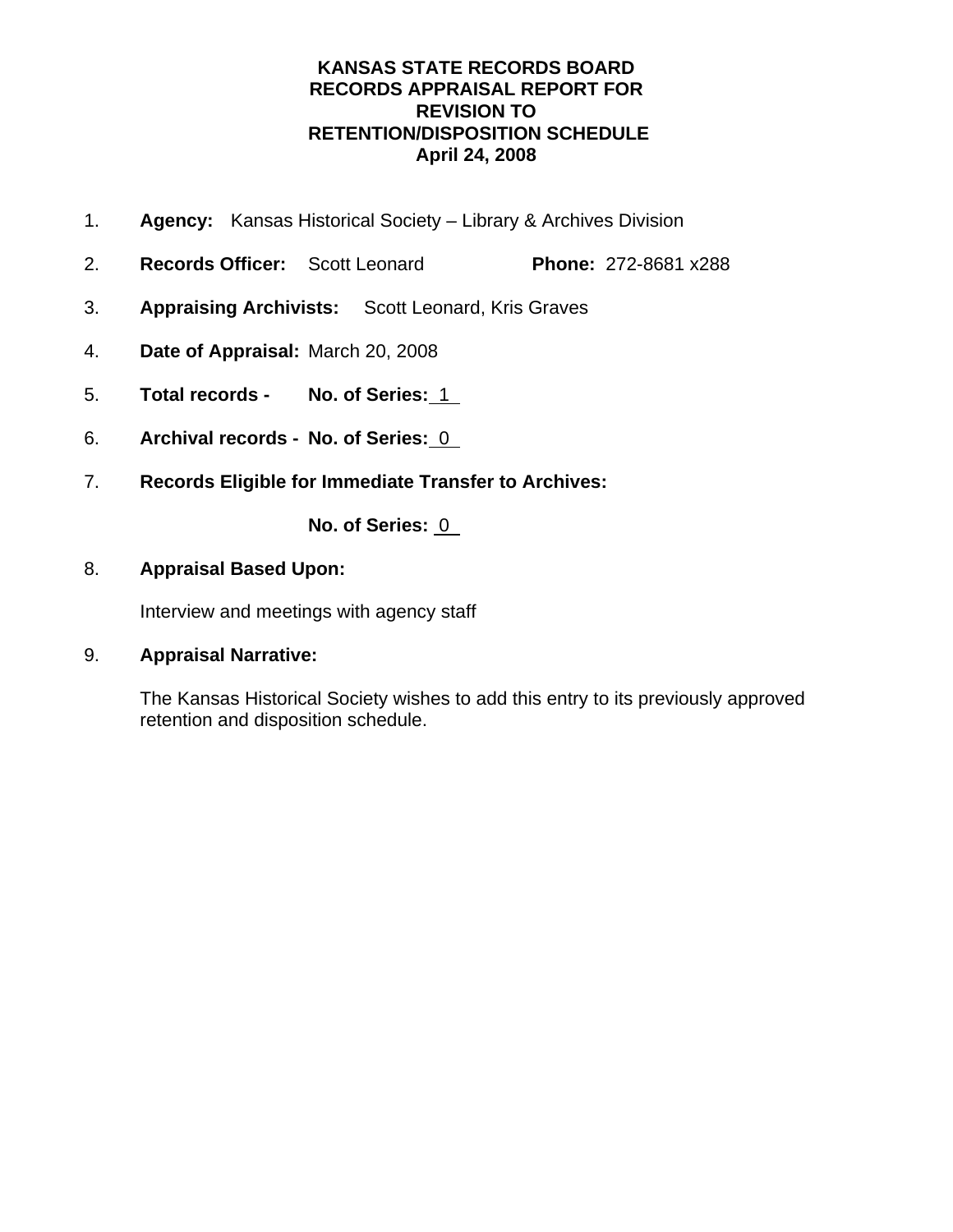**288-002 Kansas State Historical Society Library and Archives Division**

**Correspondence - Reference** (Series Unknown) Correspondence with research patrons regarding a wide range of historical topics. **Entry Status:** Ready for SRB **Retention Period:** 2 fiscal years **Disposition:** Destroy **Restrictions:** Portions may be restricted per KSA 45-221 (14) (23) and KSA 45-221 (7) (8) **Schedule Authority:** Agency Schedule **Record Copy:** Unknown **Remarks:** Changed retention from "until no longer useful."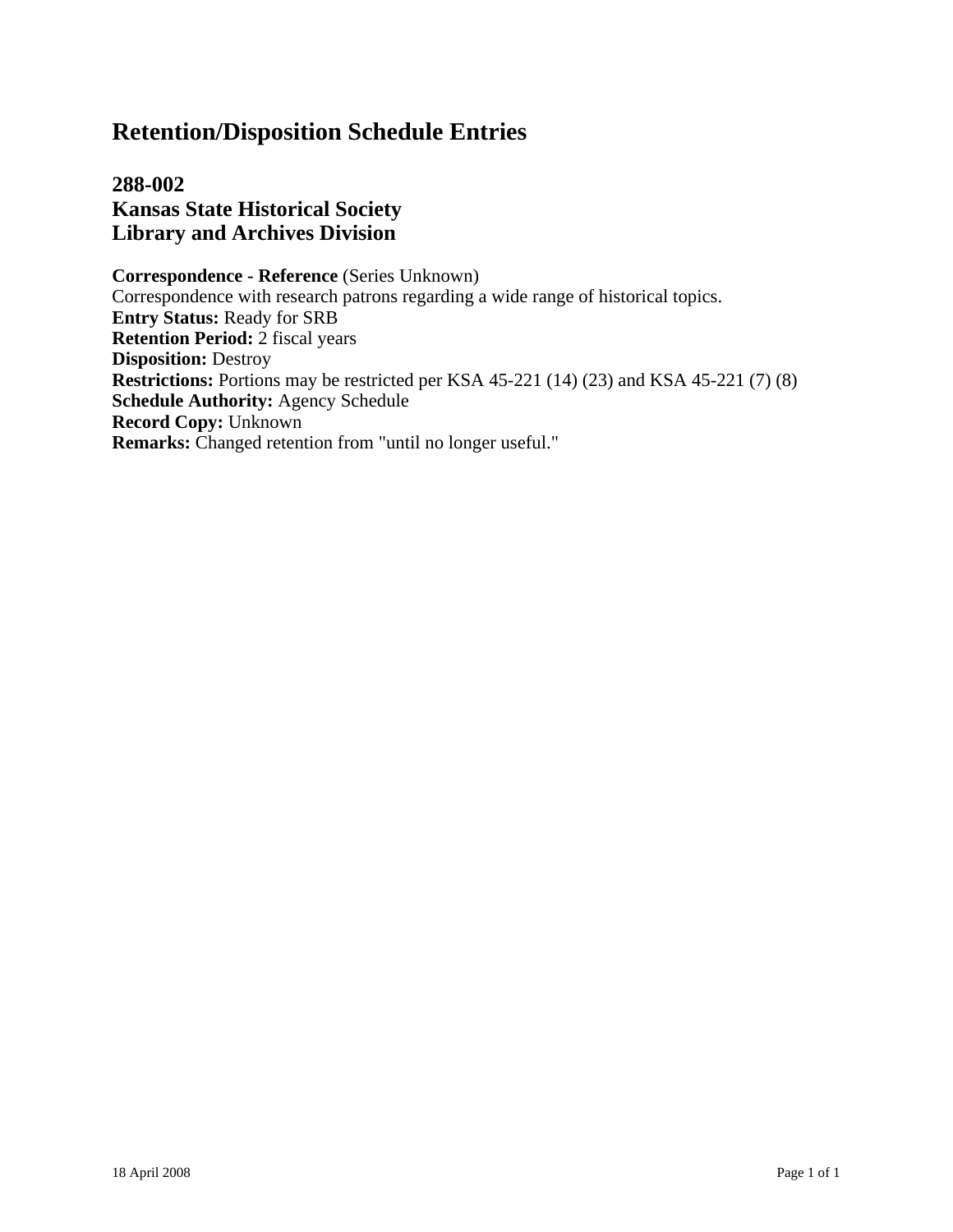### **KANSAS STATE RECORDS BOARD RECORDS APPRAISAL REPORT FOR ADDITION TO STATE AGENCIES GENERAL RETENTION/DISPOSITION SCHEDULE April 24, 2008**

- 1. **Agency:** General Retention Schedule for State Agencies
- 2. **Records Officer:** N/A
- 3. **Appraising Archivists:** Scott Leonard, Kris Graves
- 4. **Date of Appraisal:** April 7, 2008
- 5. **Total records No. of Series**: 1
- 6. **Archival records No. of Series:** 0
- 7. **Records Eligible for Immediate Transfer to Archives:**

**No. of Series:** 0

8. **Appraisal Based Upon:**

Interviews with records custodian and Archival staff.

## 9. **Appraisal Narrative:**

An inquiry from the Attorney General's office initiated this schedule development. Acting upon the initial question, Historical Society staff sought to establish consistency across the General Schedule (both State and Local) regarding security records of all types. Accordingly, this series (0100-000) was modified in two instances. First, the series description was broadened to specifically include video records. Second, based both on consultation with the Local General Schedule entry (Visitor Logs, 0093- 100) and conversation with Capitol Police regarding their own practices, the retention period was modified as well.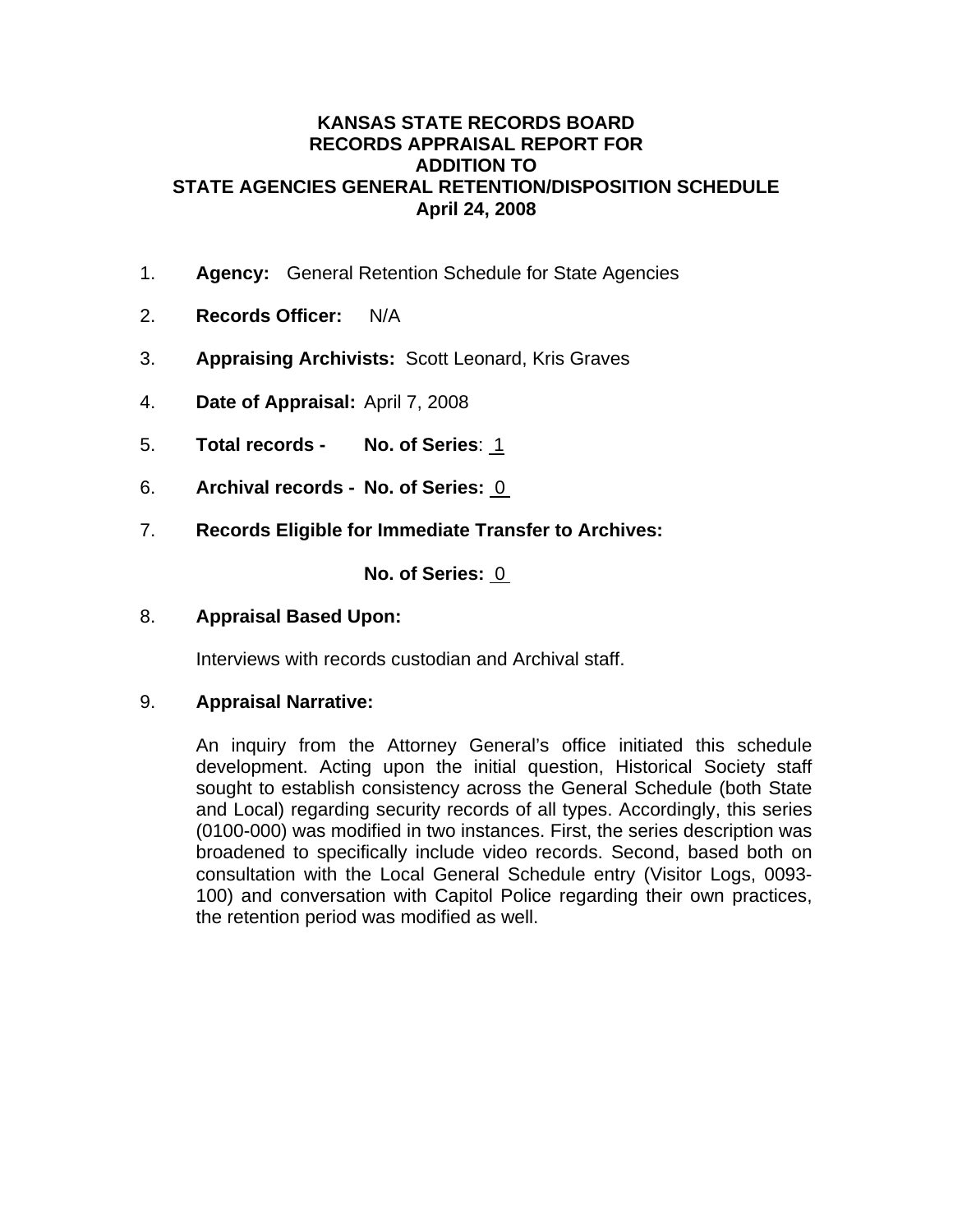# **000-004 State General Retention and Disposition Schedule Facilities Management**

#### **Security Records** (Series 0100-000) Security logs, sign-in sheets, security camera footage, security activity reports, incident reports, etc. relating to security provided for agency buildings and grounds. **Entry Status:** Ready for SRB **Retention Period:** See Comments **Disposition:** Destroy **Restrictions:** KSA 45-221(a)(10) See Atty Gen's Opinion 87-25. **Comments:** Retain until no longer useful, then destroy. **KAR Number** 53-2-133 **Last Surveyed** 05 December 2002 **Record Copy:** Unknown **Remarks:** Modified entry. Changed retention and expanded description to include video records.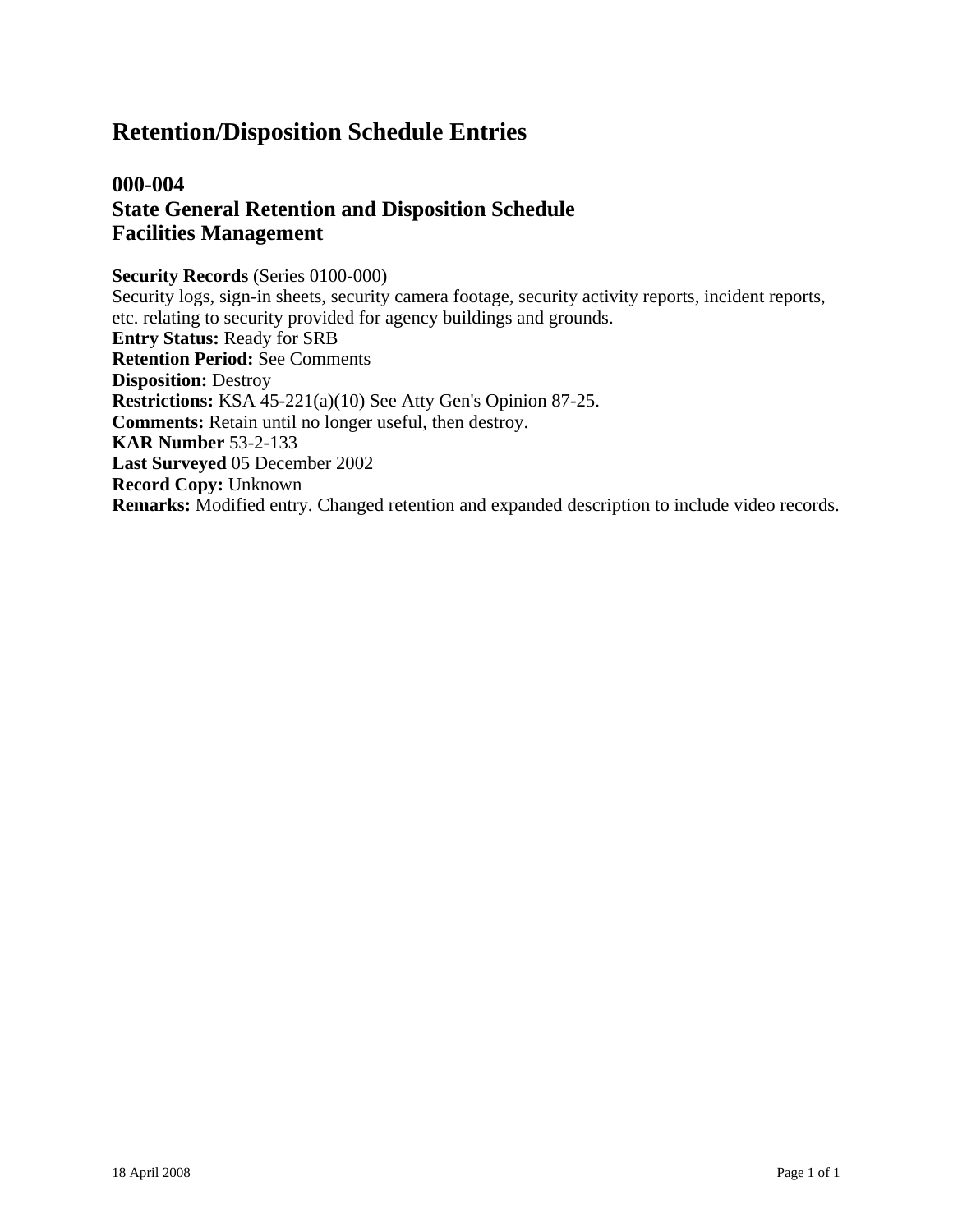- 1. **Agency:** General Retention Schedule for Local Agencies
- 2. **Records Officer:** N/A **Phone:** N/A
- 3. **Appraising Archivists:** Scott Leonard, Kris Graves
- 4. **Date of Appraisal:** March 4, 2008
- 5. **Total records No. of Series:** 2
- 6. **Archival records No. of Series:** 0
- 7. **Records Eligible for Immediate Transfer to Archives:**

**No. of Series:** 0

## 8. **Appraisal Based Upon:**

Interview and meetings with agency staff

## 9. **Appraisal Narrative:**

A phone inquiry from the Sedgwick County Records Management division instigated this schedule development for "Sales and Use Tax Records." No change was made, other than clarifying (for retention purposes) exactly what a "tax year" was.

An inquiry from the Attorney General's office initiated this schedule development. Acting upon the initial question, Historical Society staff sought to establish consistency across the General Schedule regarding security records of all types. Accordingly, this series (Security Records) was created both to supercede the narrower "Visitors Logs" entry (0093-100) and align with the similar entry (also titled "Security Records") in the State General Schedule.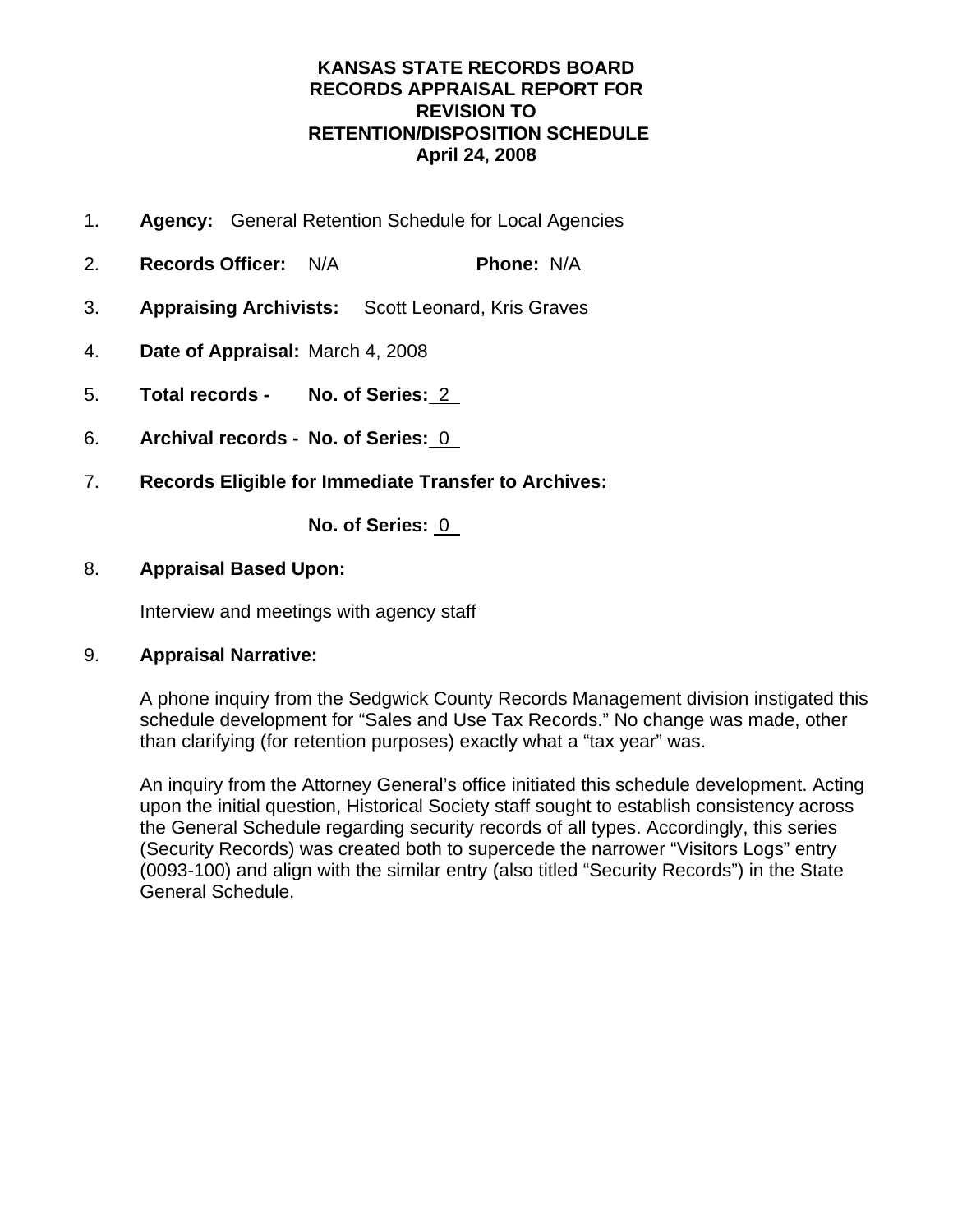# **000-100 Local Government Records General Schedule/All Offices**

**Sales and Use Tax Records** (Series 0079-100) Reports of retail sales and excise taxes due to the state submitted to the Department of Revenue by local governments acting as retailers with supporting documents. **Entry Status:** Ready for SRB **Retention Period:** 3 tax yrs **Disposition:** Destroy **Restrictions:** None **Comments:** A tax year is the 12 month period beginning/ending when one actually files taxes (whether working on a fiscal or calendar year). Records must be kept 3 full years. See KSA 79- 3609. **Schedule Authority:** General Schedule **KAR Number** 53-2-134 **Last Surveyed** 17 March 2003 **Record Copy:** Unknown **Remarks:** Revised entry, based on consultation with Kansas Dept of Revenue.

**Security Records** (Series Unknown) Security logs, sign-in sheets, security camera footage, security activity reports, incident reports, etc. relating to security provided for buildings and grounds. **Entry Status:** Ready for SRB **Retention Period:** See Comments **Disposition:** Destroy **Restrictions:** KSA 45-221(a)(10) See Atty Gen's Opinion 87-25. **Comments:** Retain until no longer useful, then destroy. **Last Surveyed** 08 April 2008 **Record Copy:** Unknown **Remarks:** New entry to supersede 0093-100 (Visitors Logs).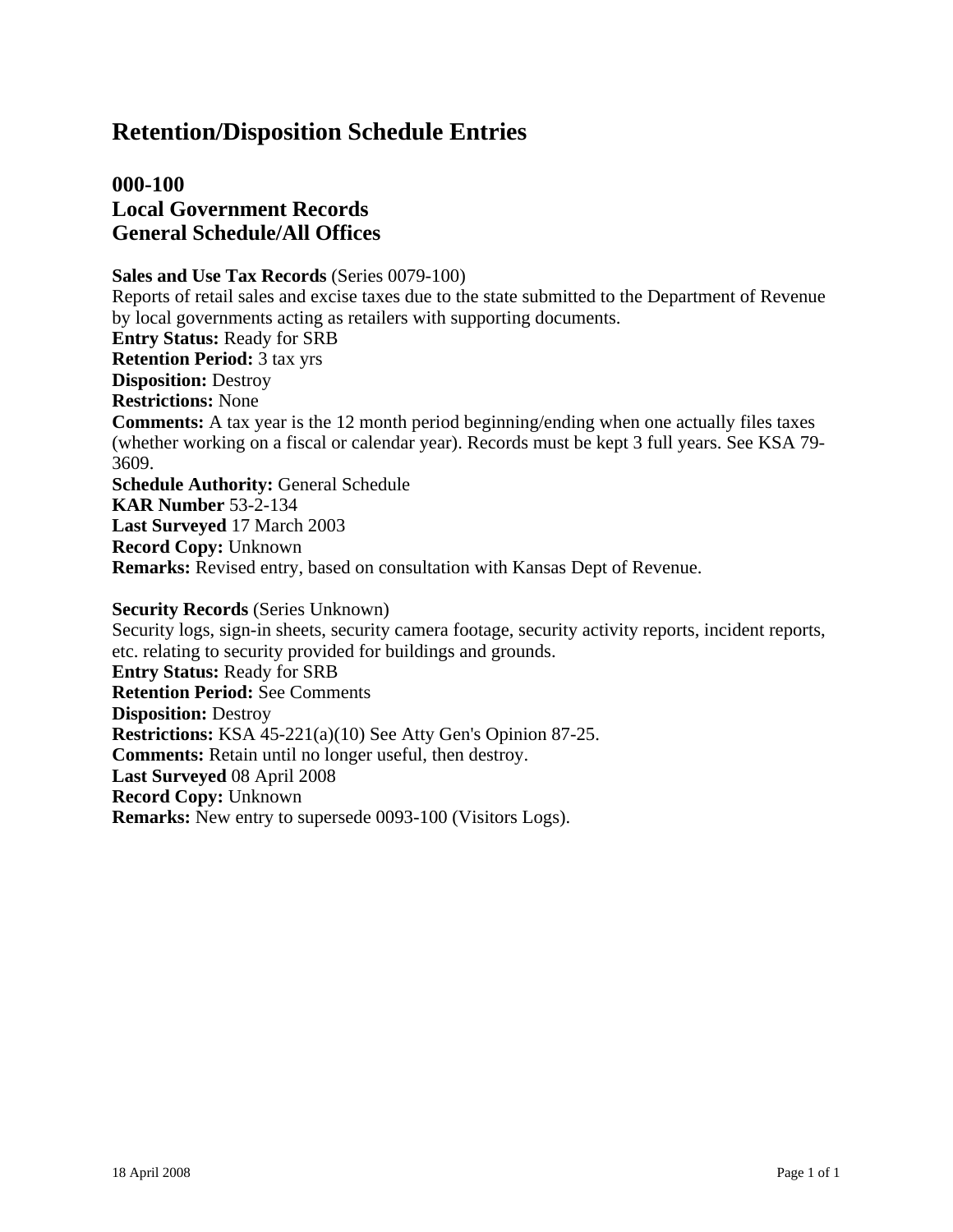- 1. **Agency:** County Health Departments
- 2. **Records Officer:** N/A **Phone:** N/A
- 3. **Appraising Archivists:** Scott Leonard, Letha Johnson, Kris Graves
- 4. **Date of Appraisal:** April 7, 2008
- 5. **Total records No. of Series:** 1
- 6. **Archival records No. of Series:** 0
- 7. **Records Eligible for Immediate Transfer to Archives:**

**No. of Series:** 0

## 8. **Appraisal Based Upon:**

Interview and meetings with agency staff

## 9. **Appraisal Narrative:**

Staff from the Grant County Health Department initiated this schedule development. Based on the initial inquiry, Historical Society staff determined additional guidance for county health departments to be beneficial. Retention and disposition terms for this entry mirror those of the Department of Social and Rehabilitation Services.